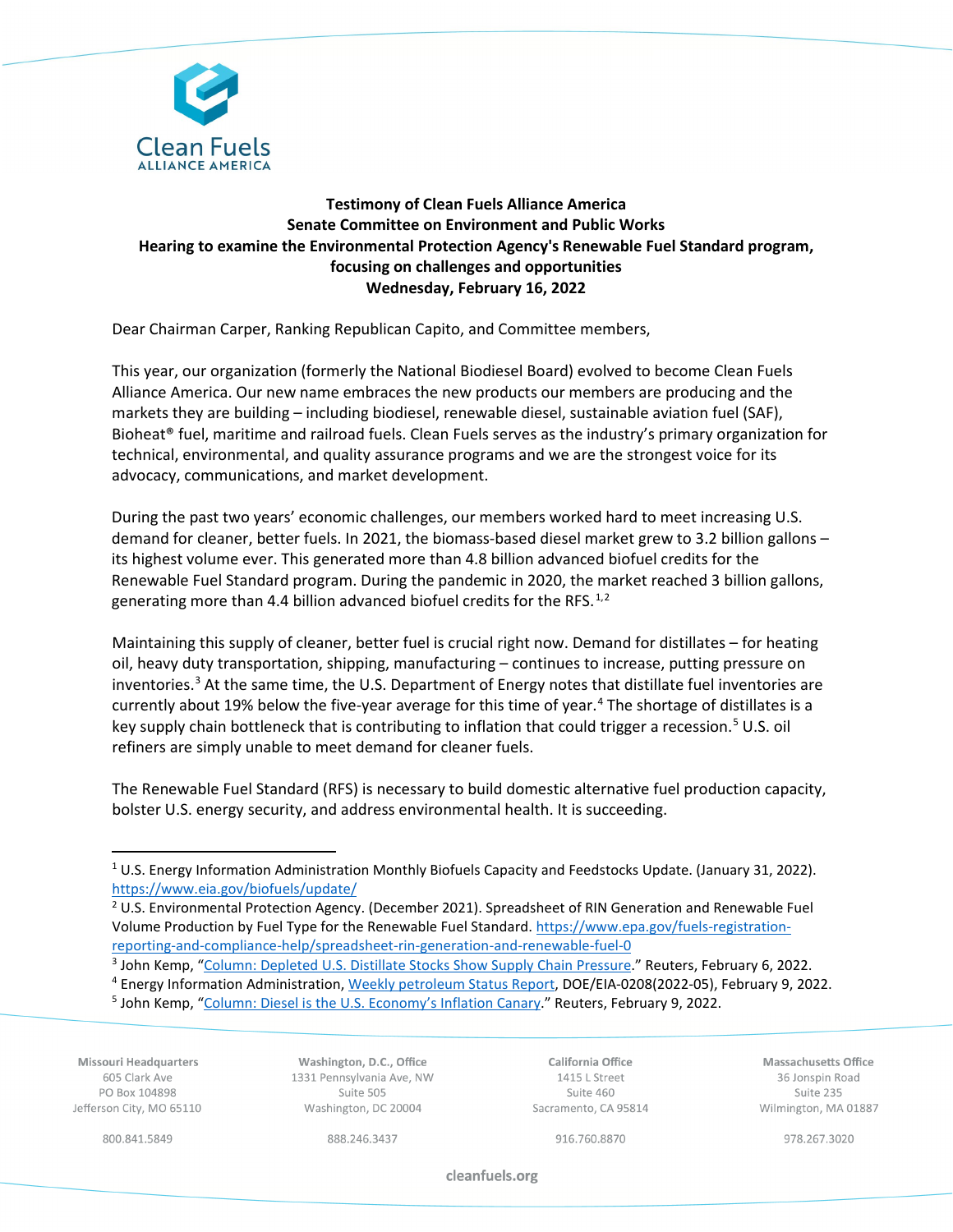Our industry is poised to continue to grow and innovate to meet the evolving needs of the fuel market. In on-road, off-road, air transportation, electricity generation, and home heating applications, we project that the market for low-carbon biomass-based diesel will exceed 6 billion gallons by 2030, eliminating over 35 million metric tons of  $CO<sub>2</sub>$  equivalent greenhouse gas emissions annually. With advancements in feedstock, use will reach 15 billion gallons by 2050.<sup>[6](#page-1-0)</sup> We are pleased that EPA proposed sustainable growth opportunities in the RFS for 2022 that are consistent with industry expectations.

We advocate that EPA continue to grow volumes in the future, set volumes and rules in a timely and forward-looking manner, and ensure that once set, the volumes are met.

The United States will need low-carbon liquid fuels in the future to meet President Biden's climate goals.[7](#page-1-1) Greenhouse gas reductions can start now in the heavy-duty and long-haul diesel sectors with increasing use of biomass-based diesel. Biomass-based diesel use lowers net lifecycle carbon emissions by 74 percent on average compared to petroleum fuel – and up to 88 percent in the most efficient plants. It also lowers particulate matter by 45 percent.<sup>[8](#page-1-2)</sup>

In addition to being a solution to reduce greenhouse gas emissions, the U.S. biodiesel and renewable diesel industry supports 65,000 U.S. jobs and more than \$17 billion in economic activity each year.<sup>[9](#page-1-3)</sup> Every [10](#page-1-4)0 million gallons of production supports 3,200 jobs and \$780 million in economic opportunity.<sup>10</sup> Biomass-based diesel production supports approximately 13 percent of the value of each U.S. bushel of soybeans.<sup>[11](#page-1-5)</sup>

## **Growth of Industry Capacity**

The U.S. biodiesel and renewable diesel industry continues to expand, with consumption growing approximately 7% in 2021 relative to 2020. Domestic biodiesel and renewable diesel producers are increasing capacity to match.

Based on U.S. Energy Information Administration (EIA) data, there are 2.4 billion gallons of domestic biodiesel capacity and 1 billion gallons of domestic renewable diesel capacity as of November 2021.<sup>[12](#page-1-6)</sup> Multiple expansions or new construction projects have been announced and the biomass-based diesel

<span id="page-1-0"></span><sup>6</sup> <https://www.nbb.org/about-nbb/mission-vision>

<span id="page-1-1"></span><sup>&</sup>lt;sup>7</sup> Executive Office of the President. Executive Order 14008: Tackling the Climate Crisis at Home and Abroad, 86 FR 7619 (February 1, 2021), available at <https://www.federalregister.gov/d/2021-02177>

<span id="page-1-2"></span><sup>8</sup> California Air Resources Board. LCFS Pathway Certified Carbon Intensities. Fuel Pathway Table. Current Fuel Pathways. REG Albert Lea, LLC. [https://ww2.arb.ca.gov/resources/documents/lcfs-pathway-certified-carbon](https://ww2.arb.ca.gov/resources/documents/lcfs-pathway-certified-carbon-intensities)[intensities](https://ww2.arb.ca.gov/resources/documents/lcfs-pathway-certified-carbon-intensities)

<span id="page-1-3"></span><sup>9</sup> The Economic Impact of the Biodiesel Industry on the U.S. Economy. LMC International. August 2019. [https://www.biodiesel.org/docs/default-source/federal-files/lmc\\_economic-impacts-of-biodiesel\\_august-](https://www.biodiesel.org/docs/default-source/federal-files/lmc_economic-impacts-of-biodiesel_august-2019.pdf?sfvrsn=ce27766b_2)[2019.pdf?sfvrsn=ce27766b\\_2](https://www.biodiesel.org/docs/default-source/federal-files/lmc_economic-impacts-of-biodiesel_august-2019.pdf?sfvrsn=ce27766b_2)

<span id="page-1-4"></span> $10$  Id.

<span id="page-1-5"></span><sup>&</sup>lt;sup>11</sup> Frizzell, R. (2019). NBB Static Biodiesel Shock. Frizzell, R. (2021). NBB Static Biodiesel Shock. INTL FCStone. Report.

<span id="page-1-6"></span><sup>12</sup> U.S. Energy Information Administration. (January 31, 2022). Monthly Biofuels Capacity and Feedstocks Update. <https://www.eia.gov/biofuels/update/>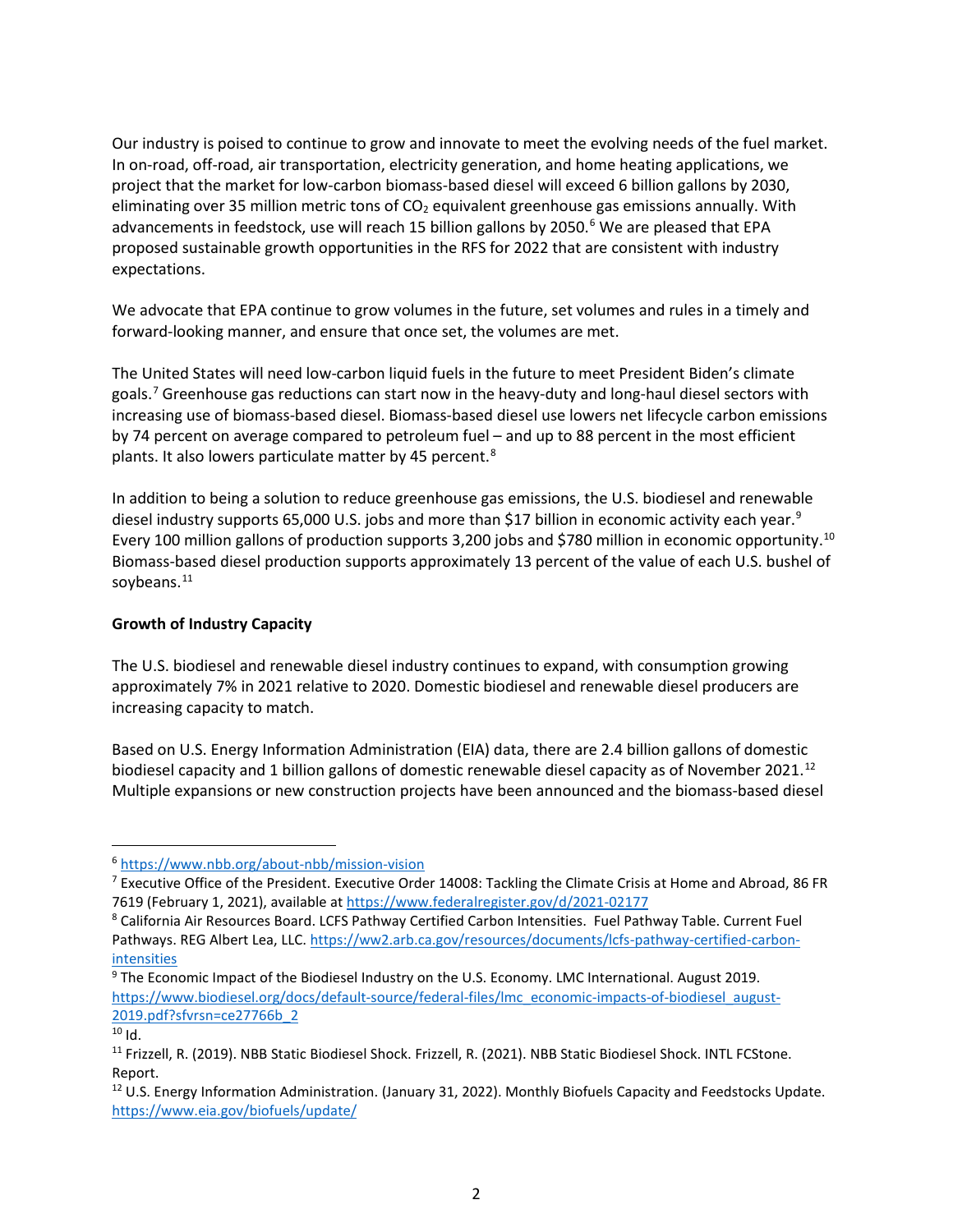industry is poised for significant growth over the coming decade. Depending upon market conditions, up to 1 billion gallons of renewable diesel capacity could come on-line during the 2022 calendar year.

In July 2021 EIA noted, "If all projects come online as intended, U.S. renewable diesel production would total 5.1 billion gal/y (330,000 b/d) by the end of 2024."<sup>[13](#page-2-0)</sup> Since that EIA statement in July 2021, additional new projects have been announced.

It is important to understand that more than 70% of the current BBD market is met by biodiesel. As renewable diesel and SAF projects come online, Congress, the Biden administration and EPA must be careful not to abandon existing infrastructure investments or disincentivize production of biodiesel that is already addressing the climate crisis. If the goal is to achieve maximum carbon reductions, the market for biodiesel should be preserved, not simply shifted to different types of fuels.

RFS volumes should grow today and in the future to incentivize and account for the growing renewable diesel and SAF coming online.

### **Growth in Feedstock Supplies**

Investments have extended throughout the supply chain, including the oilseed processing sector and feedstock refining/pretreatment. Over the past year, U.S. companies have announced more than 500 million bushels of soybean processing capacity to come online over the next three to four years, with approximately 16% of the new capacity or expansions slated to come online in 2022. These investments would generate additional feedstock supplies for almost 780 million gallons of biomass-based diesel.

U.S. soybean crush is anticipated to grow to 2.63 billion bushels by 2025; supplied by a combination of increased production in the U.S. (boosted by higher yields) and some shifts away from lower value export markets. Overall supplies are a combination of increased processing and a long-term trend of higher oil output per bushel. LMC International Ltd., an independent consulting firm specializing in the economic and market analysis of crops and agro-industrial products, projects soybean oil production in the US to increase to 30.8 billion pounds by 2025.

The U.S. market continues to grow while maintaining its historic feedstock diversity. In 2021, slightly more than half of U.S. produced biomass-based diesel used vegetable oils and the remaining came from animal fats, used cooking oil (UCO), and distillers corn oil (DCO). This diversity allows biodiesel and renewable diesel producers to alter feedstock use based on regional and global market dynamics. In the future, other sources will contribute to feedstock supplies. Advances are being made with new sources such as winter annual oilseed crops.

According to LMC, up to 1.866 billion additional gallons of biomass-based diesel could be generated from the additional feedstock supplies available during this time frame.<sup>[14](#page-2-1)</sup>

#### **Let the RFS Work**

<span id="page-2-0"></span><sup>&</sup>lt;sup>13</sup> U.S. Energy Information Administration (July 29, 2021). U.S. renewable diesel capacity could increase due to announced and developing projects. [https://www.eia.gov/todayinenergy/detail.php?id=48916#](https://www.eia.gov/todayinenergy/detail.php?id=48916)

<span id="page-2-1"></span><sup>&</sup>lt;sup>14</sup> LMC International. (January 2022). The Outlook for Increased Availability & Supply of Sustainable Lipid Feedstocks in the U.S. to 2025. (Appendix A.)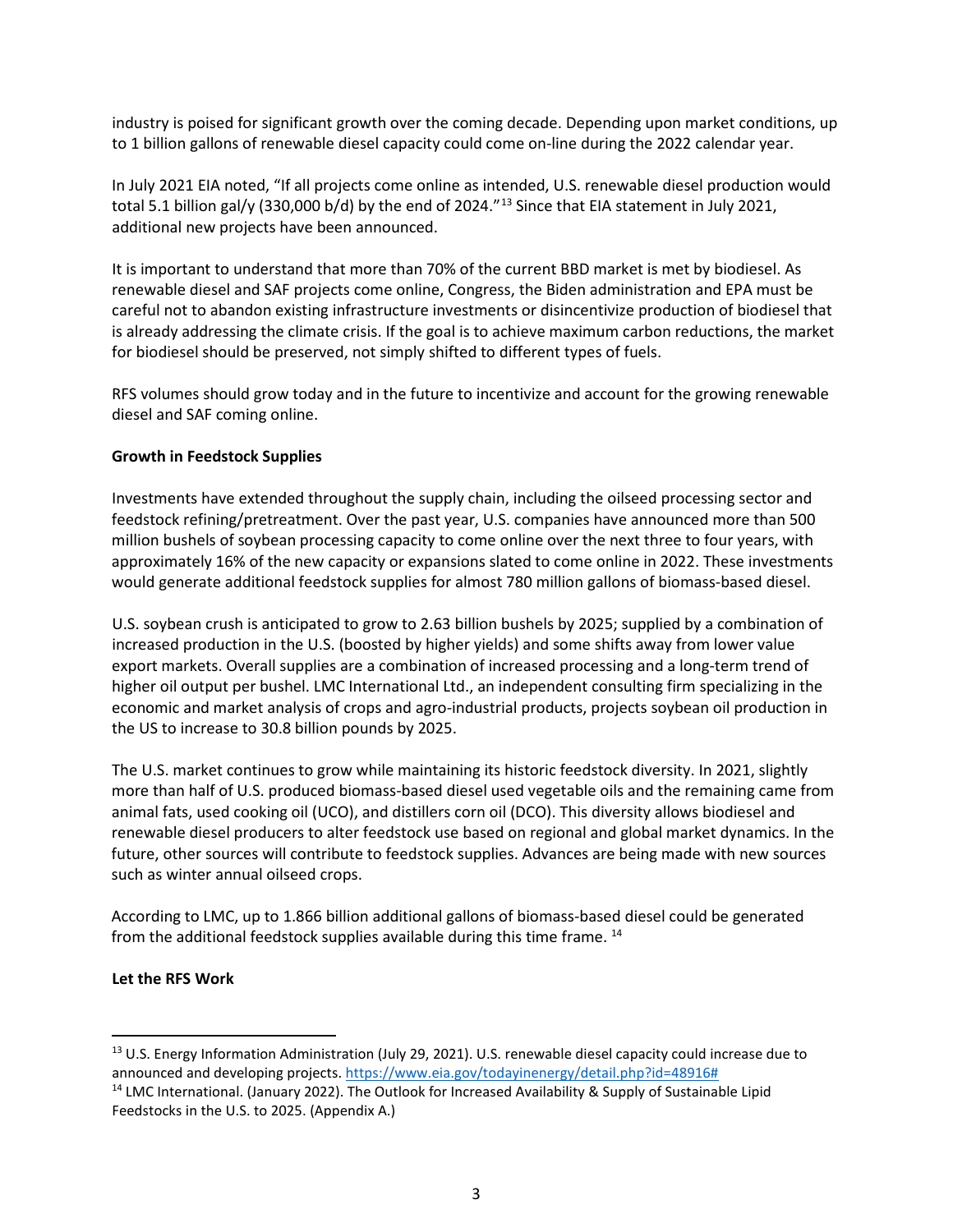EPA's recent proposal to retroactively adjust the 2020 volumes is unnecessary. Even with COVID-19 and delays in denying small refinery exemptions, obligated parties can comply with the standards finalized in late 2019 (and many have begun to do so). While transportation fuel demand fell in 2020 during the COVID-19 pandemic, the actual number of gallons of biofuel required under the RFS for 2020 decreased proportionally – because the volumes were set on time and translated into percentages. Based on EIA's most recent estimate of gasoline and diesel used in 2020, there are sufficient RINs for refiners to meet the obligation without changes – thanks in large part to the hard work of our members. If EPA retroactively reduces previously finalized volumes, it will erode confidence in the program and potentially cause further demand destruction.[15](#page-3-0)

We agree with EPA's assessment that no refinery bears disproportionate RFS compliance costs, or a hardship created by compliance with the RFS program: "With no disproportionality and no economic hardship, there can be no disproportionate economic hardship pursuant to the statute."<sup>[16](#page-3-1)</sup> But EPA must still account for any exemptions it could grant, since it has not made a final determination or settled inevitable litigation on pending exemptions.

If the agency reverses its accounting for potential small refinery exemptions, then our industry stands to lose demand for 147 million gallons of biomass-based diesel. When EPA retroactively grants exemptions, it returns credits to the system that then reduce demand for renewable fuels across the board in future years. The agency has not finalized its proposal to deny exemption petitions for 2019, 2020, and 2021, and it is in the process of reconsidering exemptions it granted in 2018. The agency also has not revealed the number of exemptions DOE recommended for those years and the associated volumes, per the methodology established in the 2020 rule. [17](#page-3-2)

## **The RFS Reduces Greenhouse Gas Emissions Today**

Emissions from diesel uses in rail, long-haul trucking, home heating, aviation, and maritime sectors are going to continue to increase as travel and trade return to pre-COVID19 levels. The RFS is helping companies drive decarbonization in their supply chains right now and it should be viewed as a primary tool of the Administration to reduce greenhouse gas (GHG) emissions now and meet President Biden's near- and long-term climate goals.

It is clear the program works to dramatically reduce emissions – even absent the projected volumes of cellulosic biofuels. Since the onset of the program, the RFS has reduced emissions by nearly a gigaton – far exceeding the 593 million metric tons estimated in the 2009 regulatory impact statement.<sup>18</sup> Since 2010, use of biodiesel, renewable diesel, and Bioheat® fuel has avoided an estimated 143.8 million metric tons of carbon (See Figure 1).

The most recent update to the Argonne National Lab Greenhouse Gases, Regulated Emissions, and Energy Use in Technologies (GREET) model published in October of 2021 estimates that the *average*

<span id="page-3-0"></span><sup>15</sup> U.S. Environmental Protection Agency. Notice of Opportunity to Comment on Proposed Denial of Petitions for Small Refinery Exemptions, EPA- EPA-HQ-OAR-2021-0566, 86 FR 70999 (December 14, 2021), available at <https://www.federalregister.gov/d/2021-26983>

<span id="page-3-1"></span> $16$  Id.

<span id="page-3-2"></span><sup>17</sup> 85 Fed. Reg., 7052. Table VII B-1.

<span id="page-3-3"></span> $^{18}$  Unnasch. S. and D. Parida (2021) GHG Reductions from the RFS2 – A 2020 Update. Life Cycle Associates Report LCA. LCA.6145.213.2021 Prepared for Renewable Fuels Association.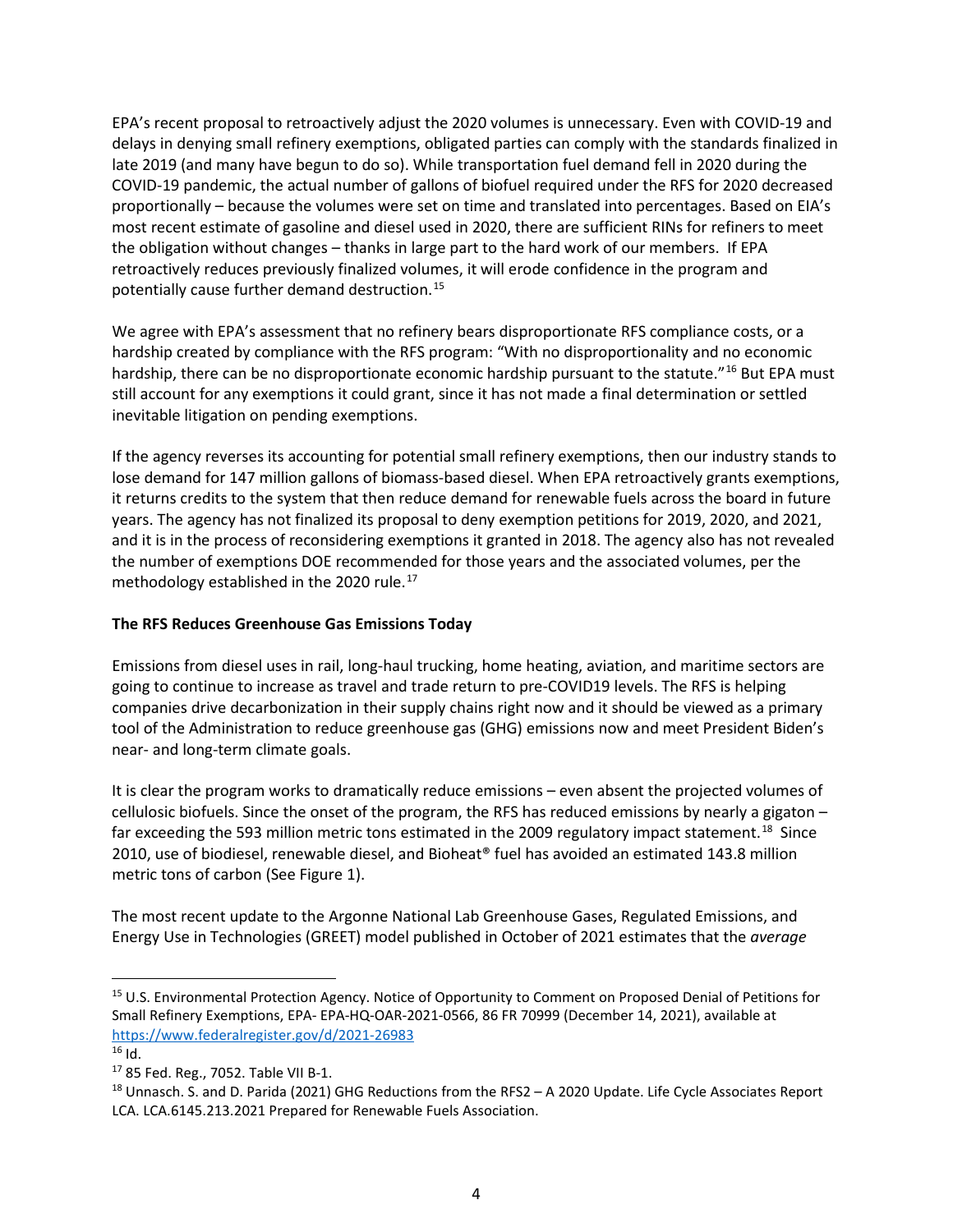gallon of biodiesel and renewable diesel reduces emissions by approximately 74%. In addition, some producers are working through their supply chains to reduce emissions even further, including installing wind, solar, and other renewable energy onsite, creating fuel that reduces lifecycle emissions by 88%. Every 100 million gallons of biomass-based diesel added to the RVO is estimated to reduce emissions by over 600,000 MT annually.



#### **Figure 1. Cumulative and Annual Biomass-Based Diesel GHG Savings**

Biodiesel and renewable diesel are solutions that reduce carbon now. The immediate investment in a mature, currently commercialized biomass-based diesel fuel yields higher annual greenhouse gas emissions reductions than waiting for a technology that is still considered immature, such as EVs.<sup>[19](#page-4-0)</sup> Increasing the use of biomass-based diesel now will provide immediate greenhouse gas reductions and a positive impact on health in disadvantaged communities.

# **Environmental Justice**

In addition to reducing greenhouse gas emissions, advanced biofuels reduce particulate matter emissions. For every 100 million gallons of U.S. biodiesel and renewable diesel used today in place of petroleum, particulate matter is cut by approximately 252 tons. According to EPA and the California Air Resources Board, biodiesel and renewable diesel significantly reduce criteria pollutants from diesel transportation and heating oil. This benefits all populations, including minority, low-income, and indigenous populations.

Last year, Trinity Consultants presented a report that quantifies the health benefits and corresponding economic savings from converting petroleum-based diesel to B100.<sup>[20](#page-4-1)</sup> The report estimated that

<span id="page-4-1"></span><span id="page-4-0"></span><sup>&</sup>lt;sup>19</sup> Frank, Jenny & Brown, Tristan & Haverly, Martin & Slade, Dave & Malmsheimer, Robert. (2020). Quantifying the comparative value of carbon abatement scenarios over different investment timing scenarios. <sup>20</sup> Trinity Consultants. (March 2021). Assessment of Health Benefits from Using Biodiesel as Residential Heating Oil. [https://www.biodiesel.org/news-resources/health-benefits-study.](https://www.biodiesel.org/news-resources/health-benefits-study)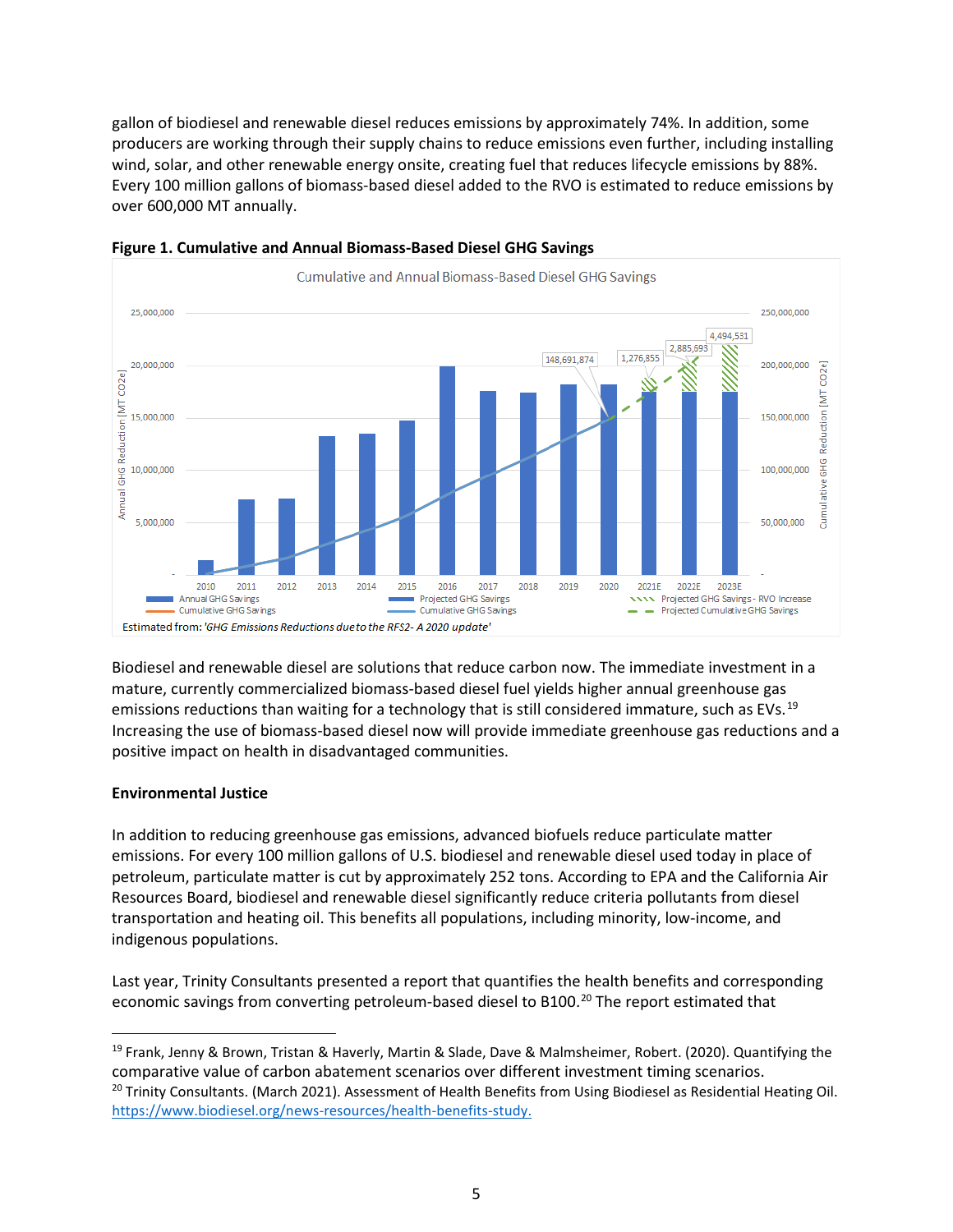displacing diesel with biodiesel in communities with high diesel emissions rates could result in significantly improved health outcomes for the local population. In the 13 sites analyzed throughout the country, Trinity estimated that a switch from diesel to 100 percent biodiesel would avoid or lessen 240,000 asthma attacks, recover 46,000 lost workdays, and avert 1,100 cases of cancer – among other key benefits – generating a societal value of \$3 billion dollars a year.<sup>[21](#page-5-0)</sup>

In the transportation sector, benefits included a potential 44 percent reduction in cancer risk when heavy-duty trucks such as semis use B100, resulting in 203,000 fewer or lessened asthma attacks for the communities studied. When biodiesel is used for home heating oil, the study found an 86 percent reduced cancer risk and 17,000 fewer lung problems for the communities studied.

The American Lung Association has found that major trucking corridors, warehouse distribution centers and other diesel hot spots can inflict serious harms to human health, and often highlight disparities in the impacts of transportation pollution.<sup>[22](#page-5-1)</sup> Biodiesel can make a difference now in reducing harmful tailpipe emissions that have this adverse impact. The RFS, when implemented in a timely manner will drive demand for higher blends of biodiesel resulting in direct public health benefits for disadvantaged communities.

#### **Economic Impact**

Increasing use of biomass-based diesel has a direct impact on the U.S. economy, including rural communities. The spending that comes with biodiesel and renewable diesel production on feedstock, other materials, goods, and services generates significant circulation throughout the economy. This stimulates demand, supports jobs, generates additional household income, and creates new tax revenue. LMC International estimated that, assuming a consistent rate of domestic production, the 3 billion gallons of biodiesel, renewable diesel, Bioheat® fuel, and sustainable aviation utilized in the United States in 2020 supported more than 79,000 U.S. jobs, \$3 billion in wages paid, and \$20.4 billion in total domestic economic impact. [23](#page-5-2)

Although new demand for biofuels will generally support commodity values, the biodiesel and renewable diesel industries have increased volumes in conjunction with growth in feedstock supplies. Recent announcements of multiple new renewable diesel operations in the U.S. during the past year combined with commodity value inflation in 2021 have caused some to implicate biofuels as the cause for higher commodity values experienced in 2021. Actual data does not support this conclusion (See Figure 2). The USDA World Outlook Board confirms that use of soybean oil for biodiesel and renewable diesel production during the first ten (10) months of 2021 was actually lower than in the same time period in 2020 (7.62 billion pounds in 2020 versus 7.32 billion pounds in 2021). Supply chain issues and logistical constraints due to COVID-19, and inflation in fertilizer and fuel prices which are key inputs to crop production have all contributed to general inflation in all commodity prices (see Figure 3).

Economic analysis performed at Purdue University corroborates this point and concludes there is lack of any clear, consistent relationship between soybean oil prices and use of soybean oil in biofuel

<span id="page-5-0"></span> $21$  Id.

<span id="page-5-1"></span><sup>&</sup>lt;sup>22</sup> American Lung Association. (2020). The Road to Clean Air.

<span id="page-5-2"></span><sup>&</sup>lt;sup>23</sup> LMC International. (August 2019). The Economic Impact of the Biodiesel Industry on the U.S. Economy.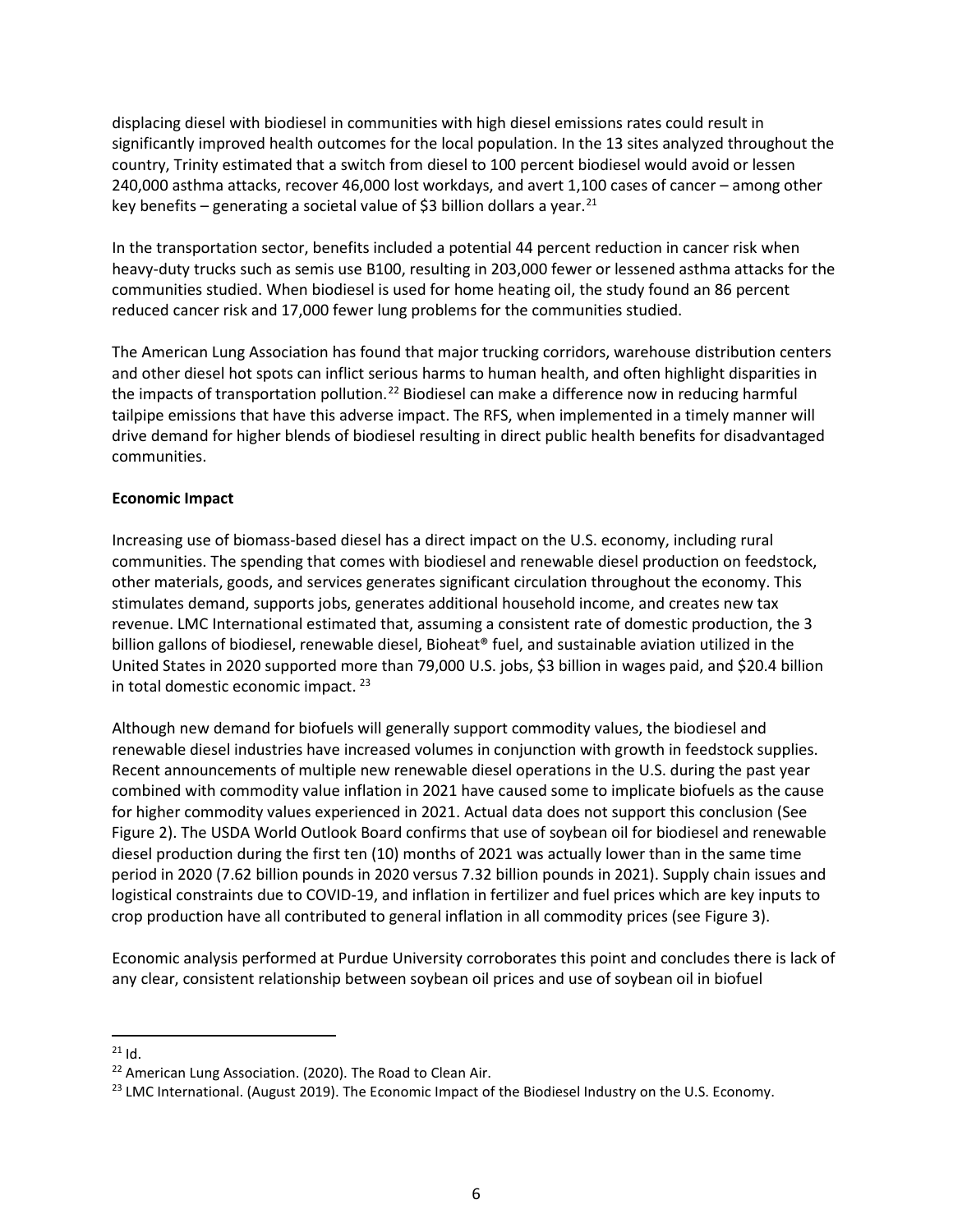production.<sup>[24](#page-6-0)</sup> Dr. Jayson Lusk notes, "Factors such as the global production and consumption of soybeans and soybean meal can, at times, have more definitive effects on domestic soybean oil prices."



**Figure 2. Soybean Oil Used in Biofuel Production**

Furthermore, this analysis conducted at Purdue University notes that soybean oil represents a small share of the cost of most retail food items. Dr. Lusk conducted a simple, pass-through analysis which indicated, "A 1% increase in the price of soybean oil is associated with a 0.026% increase in retail potato chip prices; a doubling of soybean oil prices (a 100% increase) would be associated with a 2.6% increase in retail potato chip prices. For white bread and chocolate chip cookies a 1% increase in soybean oil prices is only associated with a 0.0034% and 0.0184% increase in retail prices, respectively." Regression analysis with data from the 2011 to 2021 timeframe also concluded the relationship between changes in soybean oil prices and changes in the retail prices of food items (noted above) are small and difficult to precisely identify.



**Figure 3. Commodity Price Movement (Jan 4, 2021 = 100)**

<span id="page-6-0"></span><sup>&</sup>lt;sup>24</sup> Lusk, J. L. (2021). Soybean Oil Prices and Retail Food Costs. Center for Food Demand Analysis and Sustainability, Purdue University, for the United Soybean Board.